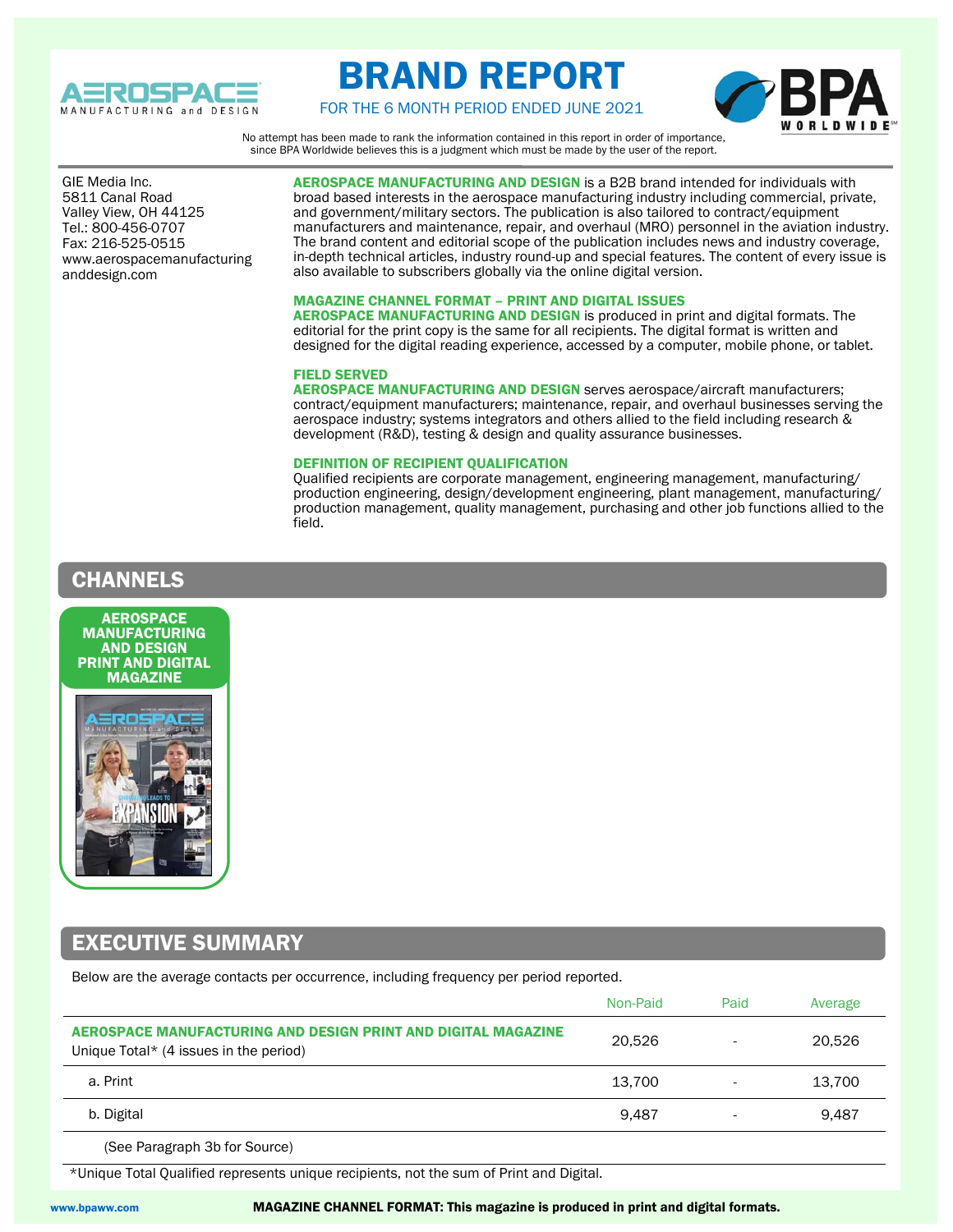| <b>AVERAGE NON-QUALIFIED CIRCULATION</b>     |        |  |  |  |  |  |  |
|----------------------------------------------|--------|--|--|--|--|--|--|
| Non-Oualified<br>Not Included Elsewhere      | Copies |  |  |  |  |  |  |
| <b>Other Paid Circulation</b>                |        |  |  |  |  |  |  |
| Advertiser and Agency                        | 1.442  |  |  |  |  |  |  |
| Allocated for Trade Shows<br>and Conventions |        |  |  |  |  |  |  |
| All Other                                    | 562    |  |  |  |  |  |  |
| ΤΩΤΑΙ                                        | 2.004  |  |  |  |  |  |  |
|                                              |        |  |  |  |  |  |  |

## MAGAZINE CHANNEL **Official Publication of: None/Established: 2007/Issues Per Year: 9**

1. AVERAGE QUALIFIED CIRCULATION BREAKOUT FOR THE PERIOD

|                                              | <b>Total Qualified</b>   |                          | <b>Qualified Non-Paid</b> |                          | <b>Qualified Paid</b>    |                          |
|----------------------------------------------|--------------------------|--------------------------|---------------------------|--------------------------|--------------------------|--------------------------|
| Oualified<br>Circulation                     | Copies                   | Percent                  | Copies                    | Percent                  | Copies                   | Percent                  |
| Individual                                   | 19.931                   | 97.1                     | 19.931                    | 97.1                     | $\overline{a}$           | $\overline{\phantom{a}}$ |
| Sponsored Individually<br>Addressed          | ٠                        | ۰                        | ۰                         |                          | ۰                        | ۰                        |
| <b>Membership Benefit</b>                    | $\overline{\phantom{a}}$ | $\overline{\phantom{a}}$ | $\overline{\phantom{a}}$  | $\overline{\phantom{a}}$ |                          | ۰                        |
| Multi-Copy Same<br>Addressee                 | 595                      | 2.9                      | 595                       | 2.9                      |                          | ۰                        |
| Single Copy Sales                            | ۰                        | $\overline{\phantom{a}}$ | $\overline{\phantom{a}}$  |                          | $\overline{\phantom{a}}$ | $\overline{\phantom{a}}$ |
| <b>TOTAL QUALIFIED</b><br><b>CIRCULATION</b> | 20,526                   | 100.0                    | 20.526                    | 100.0                    | ۰                        | ۰                        |

| <b>2021 Issue</b> | Print  | Digital | Unique Total Qualified* |
|-------------------|--------|---------|-------------------------|
| January/February  | 13,700 | 9,450   | 20,525                  |
| March             | 13,700 | 9,470   | 20,528                  |
| April             | 13,700 | 9,500   | 20,523                  |
| May/June          | 13,700 | 9,529   | 20,528                  |

| Business & Industry                                                           | Unique<br>Total<br>Qualified* | Percent<br>of Total | Print  | Digital | Corporate<br>Management | Design/<br>Development<br>Engineering,<br>Engineering<br>Management | Manufacturing/<br>Production<br>Management.<br>Plant<br>Management.<br>Manufacturing/<br>Production<br>Engineering,<br>(Note 1) | Purchasing     | Other Job<br><b>Functions</b><br>Allied to the<br>Field |
|-------------------------------------------------------------------------------|-------------------------------|---------------------|--------|---------|-------------------------|---------------------------------------------------------------------|---------------------------------------------------------------------------------------------------------------------------------|----------------|---------------------------------------------------------|
| Aerospace/Aircraft Manufacturer (commercial,<br>private, government/military) | 9,810                         | 47.8                | 7,081  | 4,103   | 2,397                   | 3,692                                                               | 3,340                                                                                                                           | 193            | 188                                                     |
| Job Shop/Contract Manufacturer                                                | 6,119                         | 29.8                | 4,426  | 2,659   | 2,253                   | 1,580                                                               | 2,067                                                                                                                           | 126            | 93                                                      |
| Maintenance, Repair and Overhaul (MRO)                                        | 2,576                         | 12.5                | 1,884  | 1,033   | 1,147                   | 526                                                                 | 754                                                                                                                             | 95             | 54                                                      |
| Systems Integrator                                                            | 528                           | 2.6                 | 277    | 252     | 160                     | 209                                                                 | 124                                                                                                                             | $\overline{2}$ | 33                                                      |
| Others Allied to the Field                                                    | 1,495                         | 7.3                 | 32     | 1,482   | 362                     | 394                                                                 | 195                                                                                                                             | 29             | 515                                                     |
| UNIQUE TOTAL QUALIFIED CIRCULATION*                                           | 20,528                        | 100.0               | 13,700 | 9,529   | 6,319                   | 6,401                                                               | 6,480                                                                                                                           | 445            | 883                                                     |
| <b>PERCENT</b>                                                                | 100.0                         |                     | 66.7   | 46.4    | 30.8                    | 31.2                                                                | 31.5                                                                                                                            | 2.2            | 4.3                                                     |

\*Unique Total Qualified represents unique recipients, not the sum of Print and Digital. Note 1: Includes Quality Management.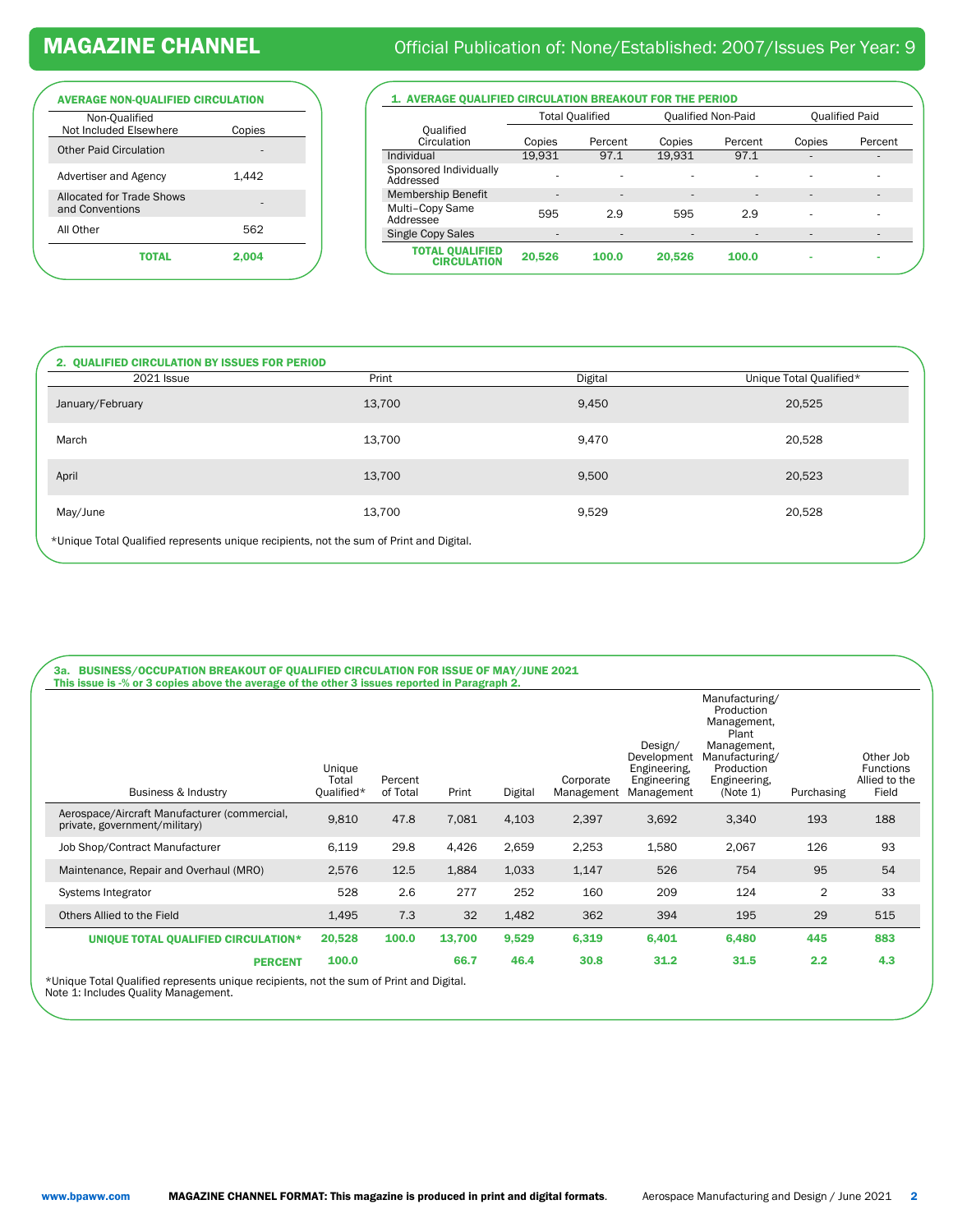#### 3a. Breakout of Qualified Circulation by Business and Industry

|    | <b>Business and Industry</b>                                                     | Total<br>Qualified | Percent<br>of Total |
|----|----------------------------------------------------------------------------------|--------------------|---------------------|
| А. | Aerospace/Aircraft<br>Manufacturer (commercial,<br>private, government/military) | 9.810              | 47.8                |
| В. | Job Shop/Contract<br>Manufacturer                                                | 6.119              | 29.8                |
| C. | Maintenance, Repair and<br>Overhaul (MRO)                                        | 2.576              | 12.5                |
| D. | Systems Integrator                                                               | 528                | 2.6                 |
|    | Others Allied to the Field                                                       | 1.495              | 7.3                 |



A.

A.

#### 3a. Breakout of Qualified Circulation by Job Function



#### 3b. QUALIFICATION SOURCE BREAKOUT OF QUALIFIED CIRCULATION FOR ISSUE OF MAY/JUNE 2021

|                                                                                         |                          | <b>Qualified Within</b>  |                          |                          |         |                                   |                          |
|-----------------------------------------------------------------------------------------|--------------------------|--------------------------|--------------------------|--------------------------|---------|-----------------------------------|--------------------------|
| <b>Qualification Source</b>                                                             | 1 Year                   | 2 Years                  | 3 Years                  | Print                    | Digital | <b>Unique Total</b><br>Oualified* | Percent                  |
| Direct Request:<br>L.                                                                   | 16.541                   | 2.203                    | $\blacksquare$           | 11.916                   | 9,529   | 18.744                            | 91.3                     |
| Request from recipient's company:<br>Ш.                                                 |                          | $\overline{\phantom{0}}$ | $\blacksquare$           |                          |         | $\blacksquare$                    |                          |
| III. Membership Benefit:                                                                | $\blacksquare$           | $\blacksquare$           | $\blacksquare$           |                          |         | $\blacksquare$                    | $\blacksquare$           |
| IV. Communication (other than request):                                                 | $\blacksquare$           | $\blacksquare$           | $\blacksquare$           |                          |         | $\sim$                            | $\overline{\phantom{0}}$ |
| V. <b>TOTAL</b> - Sources other than above (listed alphabetically):                     | 1,784                    | $\blacksquare$           | $\blacksquare$           | 1.784                    | $\sim$  | 1,784                             | 8.7                      |
| **Association rosters and directories                                                   | 357                      | $\sim$                   | $\sim$                   | 357                      | ۰.      | 357                               | 1.7                      |
| **Business directories                                                                  | 1.427                    | $\overline{a}$           | $\qquad \qquad -$        | 1,427                    | $\sim$  | 1.427                             | 7.0                      |
| Manufacturer's, distributor's, and wholesaler's lists                                   | ۰                        | $\sim$                   | $\sim$                   |                          | ۰.      | $\sim$                            |                          |
| Other sources                                                                           | $\overline{a}$           | $\overline{a}$           | $\overline{\phantom{a}}$ | $\overline{\phantom{a}}$ |         | $\qquad \qquad -$                 | $\sim$                   |
| VI. Single Copy Sales:                                                                  | $\overline{\phantom{0}}$ | $\overline{\phantom{0}}$ | $\blacksquare$           |                          |         | $\overline{\phantom{0}}$          |                          |
| UNIQUE TOTAL QUALIFIED CIRCULATION*                                                     | 18.325                   | 2.203                    | ۰                        | 13.700                   | 9.529   | 20.528                            | 100.0                    |
| <b>PERCENT</b>                                                                          | 89.3                     | 10.7                     | $\blacksquare$           | 66.8                     | 46.5    | 100.0                             |                          |
| I Injourn Total Qualified represents unique recipients not the sum of Print and Digital |                          |                          |                          |                          |         |                                   |                          |

Tified represents unique recipients, not the sum of Print and Digital. \*Unique Total Qualified<br>\*\*See Additional Data

#### 3c. MAILING ADDRESS BREAKOUT OF QUALIFIED CIRCULATION FOR ISSUE OF MAY/JUNE 2021

|                                               |                |         | Unique Total |                |
|-----------------------------------------------|----------------|---------|--------------|----------------|
| <b>Mailing Address</b>                        | Print          | Digital | Qualified*   | Percent        |
| Individuals by name and title and/or function | 13.105         | 9.529   | 19.933       | 97.1           |
| Individuals by name only                      |                |         |              |                |
| Titles or functions only                      | $\overline{a}$ |         |              | $\overline{a}$ |
| Company names only                            |                |         |              | . .            |
| Multi-Copy Same Addressee copies              | 595            |         | 595          | 2.9            |
| Single Copy Sales                             |                |         |              |                |
| UNIQUE TOTAL QUALIFIED CIRCULATION*           | 13.700         | 9,529   | 20,528       | 100.0          |